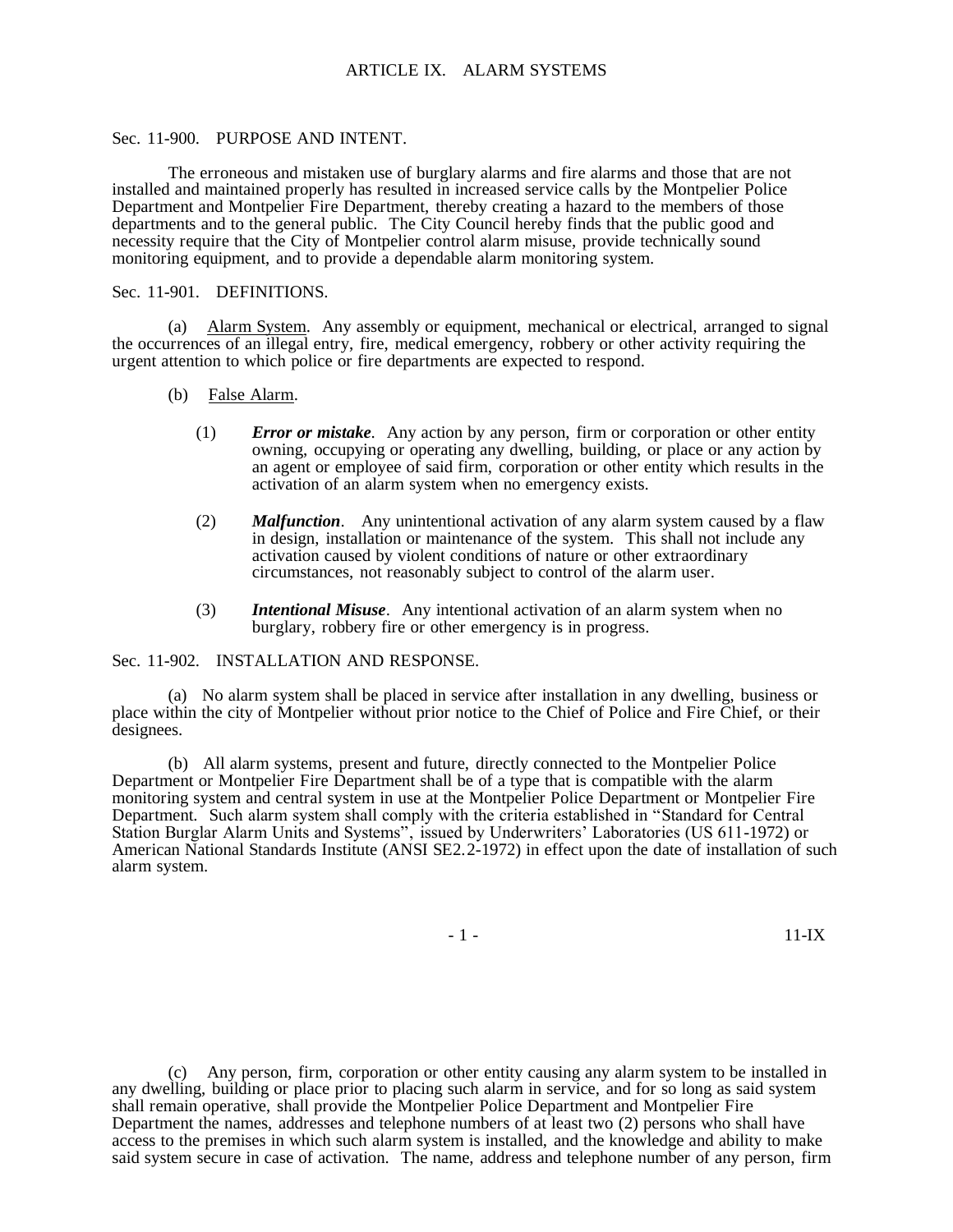or corporation responsible for servicing the alarm system shall be conspicuously posted upon or near said system.

- (1) All remote systems not directly connected to the Montpelier Police Department or Montpelier Fire Department shall meet the requirements of Section (c). Additionally, the Montpelier Police Department and Montpelier Fire Department shall be notified as to the location of the answering station and its operator.
- (2) All such remote alarms not directly connected to the Montpelier Police Department or Montpelier Fire Department shall also list the priority of calls made by the answering station. Response by the Montpelier Police Department and/or Montpelier Fire Department to any alarms not meeting the notification requirement of 11-902 (a) alarms shall be at the sole discretion of the on-duty officer in charge at the direction of the Chief of Police or Fire Chief.

(d) The costs of all equipment and connection to the Police or Fire Department alarm system, as well as the maintenance thereof, shall be borne by the party installing and desiring the service of such system.

(e) The City of Montpelier assumes no additional responsibility for the security of any person or property other than that accorded to any other person or property with or without an alarm system. In the event several emergencies occur simultaneously, it shall be the duty of the police or fire officer in charge to determine the response priorities, however, all activated systems shall be responded to and a record made thereof.

(f) When any alarm system is activated, the Police and Fire Department shall respond to the alarm and notify the person or persons listed in Subsection (c) hereof. Said person shall immediately go to the place where the alarm is sounding to meet the police or fire officers to secure said building to reset the alarm, or provide access.

(g) Should any person responsible for any alarm system, when notified of its activation, refuse to respond pursuant to Subsection (f) hereof, the police or fire officers on the scene shall check the property thoroughly and secure the location as much as possible. The Montpelier Police Department or Montpelier Fire Department shall not be required to make any further responses to that building, dwelling or place until such time as said alarm system has been properly reset.

(h) No alarm system of the tape dialer type, except those tape dialer systems known by the Montpelier Police Department to be in usage as of February 28, 1985, shall be installed with the City. Police or Fire Department personnel will not be required to respond to alarms of this type, and the City shall not be held liable for any loss or claims resulting.

- 2 - 11-IX

### Sec. 11-903. FALSE ALARMS - ERRORS, MISTAKES OR MALFUNCTIONS: PENALTY.

(a) No false alarm, as defined in Section 11-901 (b) (1) or (2) shall be sounded in any dwelling, building or place when no emergency exists which results in the response of the Montpelier Police Department or Montpelier Fire Department.

(b) The charges for excessive false alarms in a 30-day period shall be set from time to time by the City Council and be adopted in resolution form.

# Sec. 11-904. INTENTIONAL: PENALTY.

(a) No person shall knowingly or intentionally activate any alarm system when no emergency situation exists.